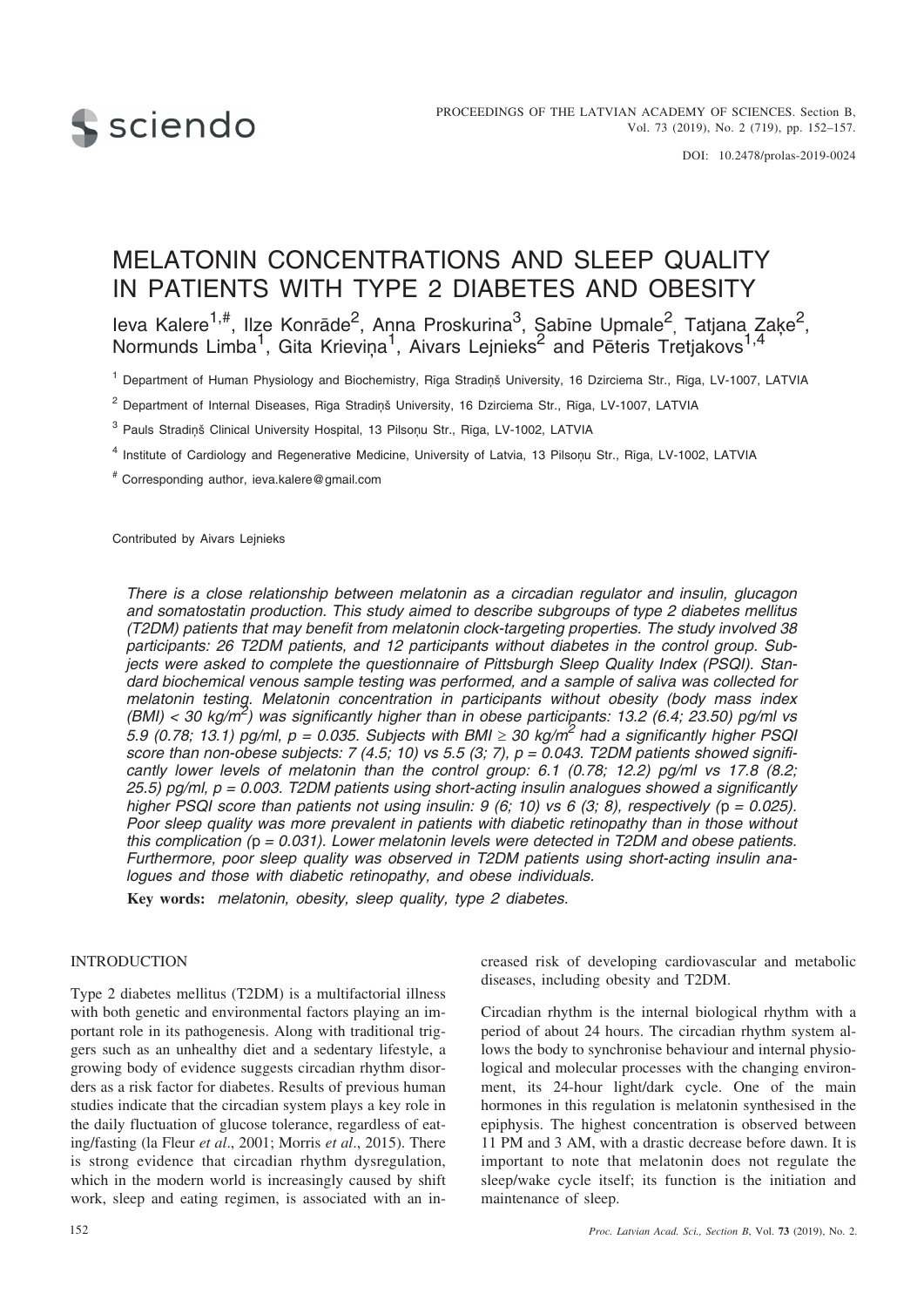There is a close relationship between melatonin as a circadian regulator and insulin, glucagon and somatostatin production. Effects of melatonin are mediated through transmembrane melatonin (MT) 1 and MT2 receptors. Both isoforms are expressed in pancreatic Langerhans Island beta, alpha and delta cells (Mühlbauer and Peschke, 2007; Ramracheya, 2008). In a healthy human body, insulin levels are low at night and high during the day, corresponding to a high level of melatonin at night and low level during the light period of the day (Boden *et al*., 1996). It has been described that in Goto Kakizaki rats — the T2DM rodent model — melatonin levels and the arylalkylamine-N-acetyltransferase (AA-NAT) activity (the central enzyme of the melatonin synthesis) in the epiphysis is reduced (Peschke *et al*., 2006; Frese *et al*., 2009). In contrast, type 1 diabetes mellitus models with streptozotocin-induced diabetes showed reduced insulin and elevated melatonin levels, as well as elevated pineal expression of AA-NAT mRNA (Peschke *et al*., 2008). These observations indicate functional antagonism between melatonin and insulin. Catecholamines should also be considered to be involved in melatonin-insulin interaction, particularly noradrenaline as the "launcher" of melatonin synthesis in the pineal gland.

Melatonin inhibits adenylate cyclase (cAMP) and guanylate cyclase (cGMP) cascades in the pancreatic  $\beta$ -cells, thereby reducing insulin secretion, but activates the phospholipase C/IP3 cascade by mobilising intracellular calcium reserves and consequently increasing insulin secretion (Peschke *et al*., 2002; Bach *et al*., 2005; Stumpf *et al*., 2009). Disrupted circadian rhythm of melatonin and desynchronisation of receptor signals may alter insulin secretion and glucose tolerance. There is also a hypothesis that the inhibitory effect of melatonin on  $\beta$ -cells and the observed antioxidant activity protects  $\beta$ -cells from functional overload, thus delaying the development of diabetes (Costes *et al*., 2015; Park *et al*., 2014).

Considering the above-mentioned effects, melatonin or melatonin receptor agonists are considered as a potentially chronotherapeutic drugs in the treatment of metabolic diseases (Forrestel *et al*., 2017). However, type 2 diabetic patients are a very heterogeneous group regarding metabolic compensation, insulin resistance, residual endogenous insulin secretion and therapeutic strategy, and further investigations are needed to find the subgroup that most benefits from melatonin clock-targeting properties.

# MATERIALS AND METHODS

The study involved 38 participants: 26 type 2 diabetes patients, and 12 participants without diabetes in the control group. Twenty of the 38 study participants had obesity (19 of them also had T2DM, one was without T2DM). The study involved 20 women and 18 men aged 26 to 86 years. The patients were enrolled at Rîga East University Hospital Gailezers.

Ethical approval was obtained from Medical and Biomedical Research Ethics Committee of the Rîga East Clinical University Hospital's Support Foundation, and all participants signed an informed consent form prior to their study participation.

The doctors of the enrolled patients were asked to complete a questionnaire on their patients' diabetes and co-morbidity treatment. Each participant was asked to complete two questionnaires. The first questionnaire consisted of questions regarding history of diabetes and lifestyle factors: dietary, smoking, alcohol and caffeine-containing beverage intake habits. Each participant also completed the questionnaire of Pittsburgh Sleep Quality Index (PSQI). PSQI is an effective tool for assessing sleep quality in adults. The "good" and "poor" quality of sleep is determined by evaluating the seven components: subjective sleep quality, sleep latency, sleep duration, habitual sleep efficiency, sleep disturbances, use of sleeping medication, and daytime dysfunction. The component scores are summed to produce a global score (range 0 to 21). Higher scores indicate worse sleep quality. The score is calculated according to a formula (Buysse *et al.*, 1989) where  $\geq 5$  is 'poor' sleep quality.

Standard biochemical venous sample testing was performed (glycated haemoglobin HbA1c, C-peptide, alanine aminotransferase, and creatinine, and glomerular filtration rate was calculated). In addition, one sample of unstimulated saliva was collected for melatonin testing immediately after awakening (6:00 to 6:30 AM). Sampling was done in fasted state (dietary restrictions — no chocolate, bananas, coloured drinks, tea, coffee, alcohol on the day of sampling). A sample was collected either by spitting into a laboratory tube or by buccal swab. Following sampling, the sample was refrigerated within 30 minutes, and frozen at –20 °C within four hours. On the day of testing, the samples were defrozen and centrifuged at  $1500 \times g$  for 15 minutes, then the samples were added to an analyte plate within 30 minutes. Testing was performed with the Salimetrics® Melatonin Enzyme Immunoassay Kit in accordance with the manufacturer's instructions (Salimetrics: Melatonin ELISA Kit (Saliva) — Salimetrics Assays, https://www.salimetrics.com/assaykit/melatonin-salivary-elisa-eia-kit). The data were processed and analysed using Microsoft Excel and IBM SPSS 20. Non-parametric statistical methods were employed. The results are shown as median (interquartile range). Continuous variable differences between the two groups were analysed with the Mann–Whitney test, and the Spearman's rank correlation coefficient was used for correlation testing. Relationship between two nominal (categorical) variables was calculated using the  $\gamma$ 2 or Fisher test. A significance level  $\alpha = 0.05$  was used.

#### RESULTS

This study showed a trend of negative correlation of PSQI score with melatonin concentration:  $\rho = -0.219$ ,  $p = 0.187$ (see Fig. 1). Twenty-five study participants (65.8%) showed a PSQI score of  $\geq$  5: 18 in the T2DM group and seven in the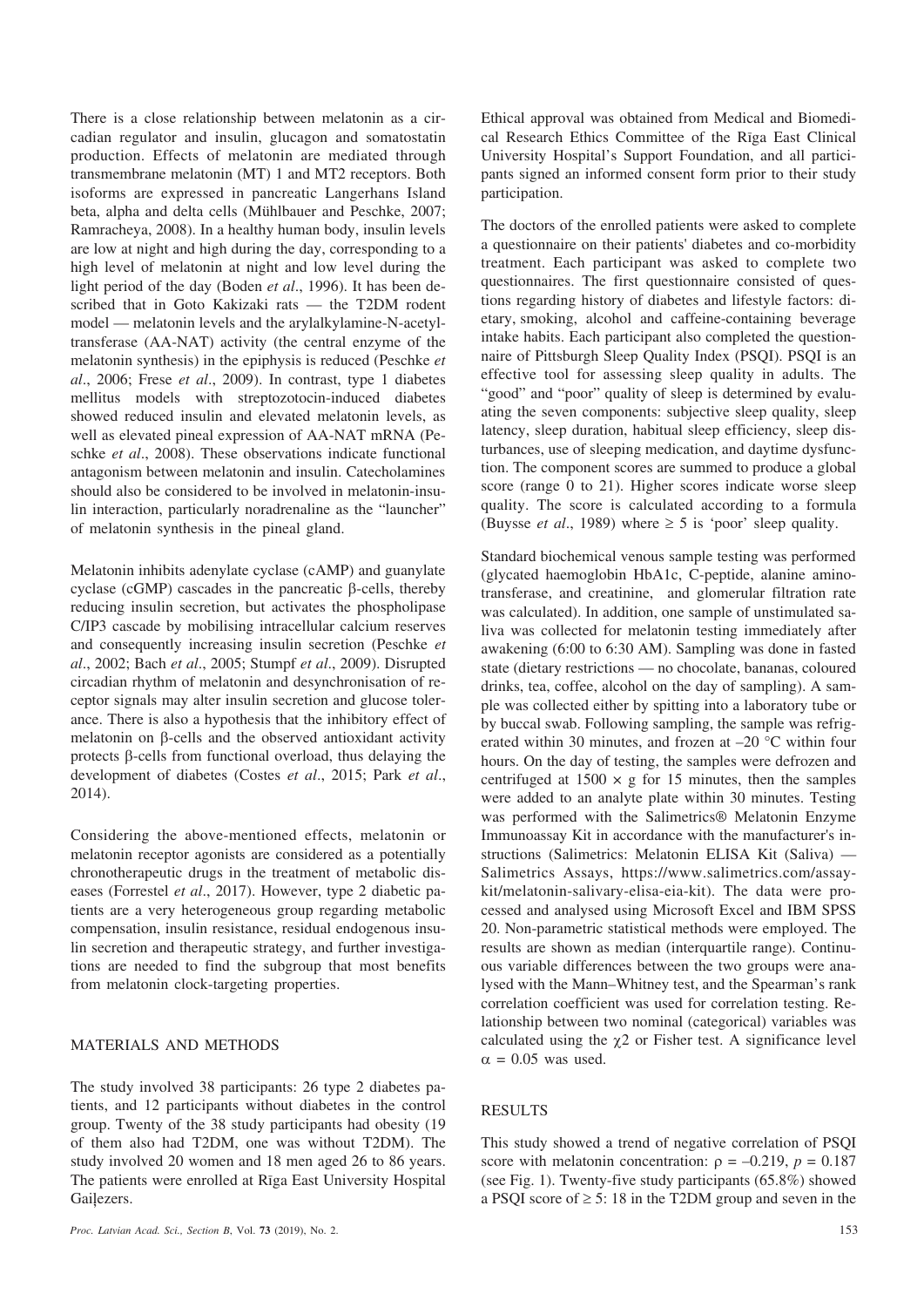

control group. Subjects with a PSQI score  $\geq 5$  had a median melatonin concentration of 6.6 (0.78; 12.7) pg/ml vs those with PSQI score  $<$  5 :14.6 (4.0; 24.3) pg/ml,  $p = 0.113$ .

The overall BMI of the study population was 31.5 (26.0; 39.3) kg/m<sup>2</sup>. Patients with T2DM had a significantly higher BMI than the control group: 36.1 (28.9; 40.5) kg/m<sup>2</sup> vs 23.2  $(21.2; 27.0)$  kg/m<sup>2</sup>, respectively,  $p < 0.001$ . Melatonin concentration in participants without obesity was significantly higher than in obese participants: 13.2 (6.4; 23.50) pg/ml vs 5.9 (0.78; 13.1) pg/ml, *p* = 0.035.

Obese participants had a significantly higher PSQI score than non-obese subjects: 7 (4.5; 10) vs 5.5 (3; 7),  $p = 0.043$ . PSQI score was correlated with height:  $\rho = -0.405$ ,  $p = 0.012$ , but not body weight ( $p = 0.894$ ).

Regarding concentration of melatonin in T2DM patients and participants without T2DM, a significantly higher concentration was observed in the control group: 17.8 (8.2; 25.5) pg/ml vs 6.1 (0.78; 12.2) pg/ml, *p* = 0.003. Patients with T2DM had a median PSQI score of 6.5 (3.0; 9.3) vs 5.5 (3.0; 7.0) in the control group,  $p = 0.303$ .

No significant correlation was observed between glycated haemoglobin and melatonin concentration in the study group:  $\rho = 0.115$ ,  $p = 0.577$  (see Table 1). The HbA1c result  $was > 8\%$  in 15 of the 26 T2DM patients with an available

*Fig. 1.* Correlation of PSQI score and salivary concentration of melatonin.

test result. The PSQI score was  $\geq 5$  in 80% of T2DM patients with HbA1c  $> 8\%$  compared to 54.5% in T2DM patients with HbA1c  $\leq 8\%$  ( $p = 0.218$ ). 61.5% of T2DM patients had T2DM duration > 10 years. Patients with T2DM duration of  $\leq 10$  years had melatonin concentration of 8.6 (0.78; 17.8) pg/ml, whereas patients with T2DM duration of > 10 years: 5.6 (0.78; 10.8) pg/ml, *p* = 0.307. The PSQI score was correlated significantly with T2DM duration:  $p = 0.663$ ,  $p < 0.001$ . 93.8% of T2DM patients with diabetes duration of 10 years had a PSQI score of  $\geq$  5, but this percentage was significantly lower in T2DM patients with shorter history of diabetes —  $30\%$  ( $p = 0.001$ ).

Oral antidiabetic drugs exclusively were used by 50.0% of T2DM patients ( $n = 13$ ), insulin by 19.2% ( $n = 5$ ), and combined treatment with both oral antidiabetic drugs (OADs) and insulin by  $30.8\%$  (n = 8) of the patients. Patients on OAD treatment exclusively showed melatonin concentration of 2.4 (0.78; 13.3) pg/ml, whereas those on insulin (either in combination with OADs or on insulin only): 6.3 (0.78; 12.6) pg/ml, *p* = 0.920. Patients using insulin had a median PSQI score of 8 (6; 10) vs those taking only oral antidiabetic drugs:  $6$  (2.5; 7.5),  $p = 0.032$ . Further analysis on the patient group using insulin revealed no difference in PSQI score between intermediate/long-acting inulin analogue users  $(n = 10)$  and T2DM patients not using insulin  $(n = 13)$ . However, patients using short-acting insulin ana-

Table 1

MELATONIN CONCENTRATIONS AND THE PERCENTAGE OF PARTICIPANTS WITH POOR SLEEP QUALITY ACCORDING TO THE PSQI SCORE IN T2DM PATIENT SUBGROUPS

|          | T2DM parameters          | Melatonin concentration,<br>pg/ml (median, IQR) | <i>p</i> value for the difference<br>between two independent<br>groups | Patient percentage with<br>PSOI score $\geq$ 5, % | <i>p</i> value for the difference<br>between two independent<br>groups |
|----------|--------------------------|-------------------------------------------------|------------------------------------------------------------------------|---------------------------------------------------|------------------------------------------------------------------------|
| HbA1c    | $\leq 8\%$ (n = 11)      | 4.0(0.78; 13.2)                                 | 0.674                                                                  | 54.5                                              | 0.218                                                                  |
|          | $> 8\%$ (n = 15)         | 6.1(1.0; 12.0)                                  |                                                                        | 80.0                                              |                                                                        |
| Duration | $\leq 10$ years (n = 10) | 8.6(0.78; 17.8)                                 | 0.307                                                                  | 30.0                                              | $0.001*$                                                               |
|          | $> 10$ years (n = 16)    | 5.6(0.78; 10.8)                                 |                                                                        | 93.8                                              |                                                                        |
| Therapy  | Only OAD $(n = 13)$      | 2.4(0.78; 13.3)                                 | 0.920                                                                  | 53.8                                              | 0.089                                                                  |
|          | Insulin $(n = 13)$       | 6.3(0.78; 12.6)                                 |                                                                        | 84.6                                              |                                                                        |

PSQI, Pittsburgh Sleep Quality Index; T2DM, type 2 diabetes mellitus;  $*$   $p \le 0.001$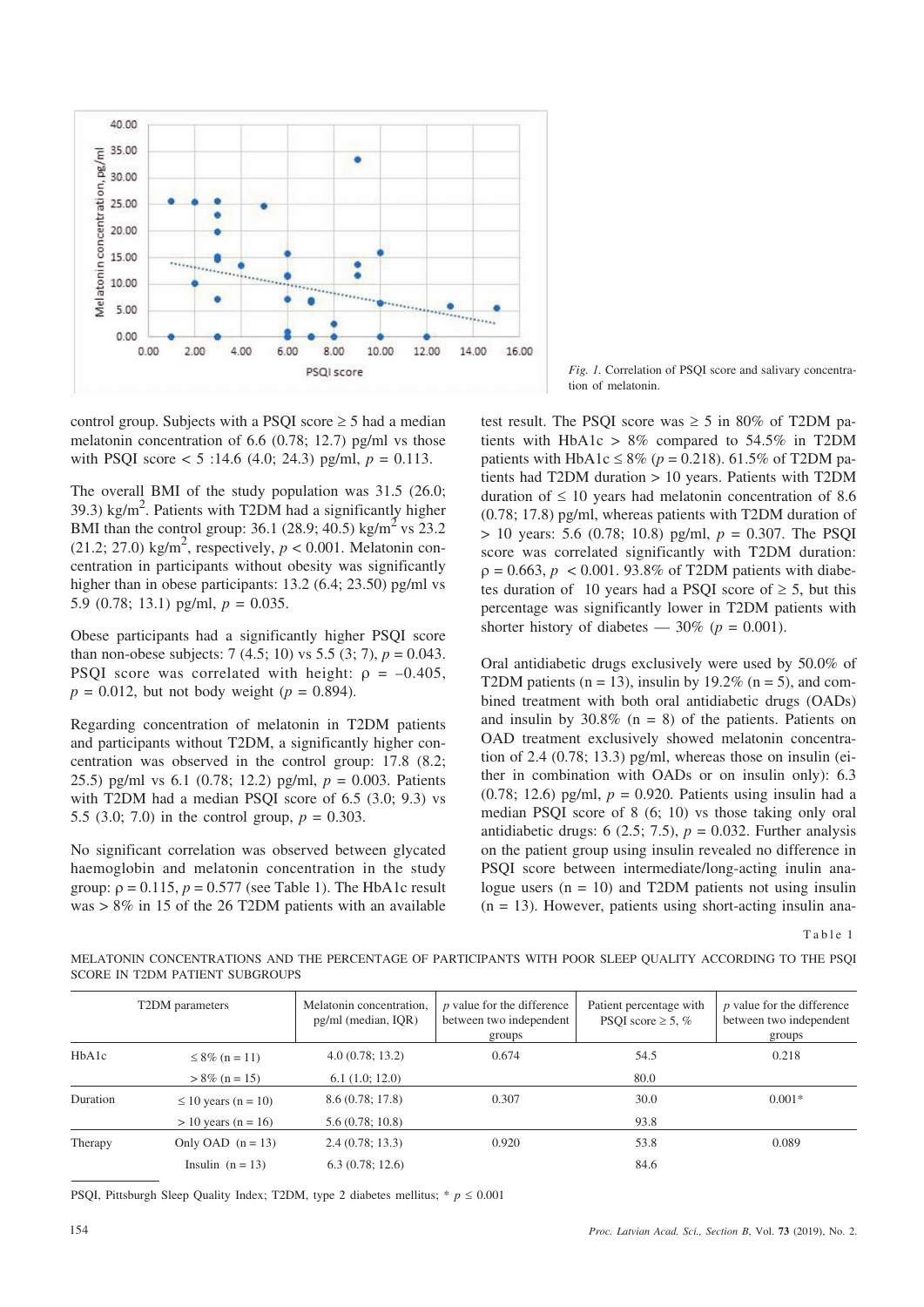MELATONIN CONCENTRATIONS AND THE PERCENTAGE OF PARTICIPANTS WITH POOR SLEEP QUALITY ACCORDING TO THE PSQI SCORE IN T2DM PATIENTS WITH AND WITHOUT CHRONIC MICROVASCULAR COMPLICATIONS OF T2DM

| T2DM complications      |                | pg/ml (median, IQR) | Melatonin concentration, $ p \rangle$ value for the difference<br>between two independent<br>groups | Patient percentage with<br>PSQI score $\geq$ 5, % | $ p\rangle$ value for the difference<br>between two independent<br>groups |
|-------------------------|----------------|---------------------|-----------------------------------------------------------------------------------------------------|---------------------------------------------------|---------------------------------------------------------------------------|
| Diabetic nephropathy    | Yes $(n = 6)$  | 6.8(0.78; 13.1)     | 0.664                                                                                               | 50.0                                              | 0.330                                                                     |
|                         | No $(n = 20)$  | 3.4(0.78; 11.8)     |                                                                                                     | 75.0                                              |                                                                           |
| Diabetic polyneuropathy | Yes $(n = 18)$ | 9.4(1.2; 13.1)      | 0.427                                                                                               | 72.2                                              | 0.667                                                                     |
|                         | No $(n = 8)$   | 5.6(0.78; 11.0)     |                                                                                                     | 62.5                                              |                                                                           |
| Diabetic retinopathy    | Yes $(n = 8)$  | 7.2(0.78; 13.6)     | 0.257                                                                                               | 100.0                                             | 0.031                                                                     |
|                         | No $(n = 18)$  | 3.3(0.78; 8.0)      |                                                                                                     | 55.6                                              |                                                                           |

PSQI, Pittsburgh Sleep Quality Index; T2DM, type 2 diabetes mellitus

logues  $(n = 11)$  showed a significantly higher PSQI score than T2DM patients not using insulin:  $9(6; 10)$  vs  $6(3; 8)$ , respectively ( $p = 0.025$ ).

T2DM patients with microvascular complications had insignificantly lower melatonin levels than those without respective complications. In patients with chronic microvascular complications of T2DM, a significant difference was found in the case of diabetic retinopathy (see Table 2).

## DISCUSSION

The current study evaluated melatonin levels and sleep quality in T2DM and obese patients. We showed that both T2DM and obesity were associated with lower melatonin levels. Furthermore, obesity was also associated with poor sleep quality according to the PSQI score.

Sleep disorders in patients with morbid obesity have been described in detail in another review (Akinnusi *et al*., 2012). Such disorders include obstructive sleep apnea, obesity hypoventilation syndrome and central sleep apnea, excessive daytime sleepiness, narcolepsy and night eating syndrome. Obstructive sleep apnea has been shown to be associated with insulin resistance as evidenced by higher fasting insulin concentration and HOMA-IR in subjects experiencing apnea/hypopnea episodes (Ip *et al*., 2002). In addition, it has been reported that 50% of adult diabetic patients suffer from insomnia (Skomro *et al*., 2001) and have lower night-time melatonin levels. In fact, data show that metformin is associated with enhanced sleep efficiency in patients with T2DM. A reduced level of night-time melatonin has been found to be associated with increased risk of T2DM, as melatonin affects insulin secretion, hepatic glucose metabolism and insulin sensitivity (Andrew *et al*., 2017).

Unlike the current study, previous studies have reported a significant association of poor sleep quality and lower metabolic control of T2DM. In a study involving elderly T2DM patients it was found that higher PSQI scores (i.e., worse sleep quality) were associated with various factors including higher HbA1c and insulin application (Jin *et al*., 2012). Likewise, an association of impaired night-time sleep quality, excessive daytime sleepiness and reduced self-management in adults with T2DM was detected (Chasens *et al*, 2013). Our study also suggests poor sleep quality in the subgroup of T2DM patients using short-acting insulin analogues.

Deterioration of circadian changes in melatonin secretion in patients with T2DM has been previously reported (Tutuncu *et al*., 2005). That study described associations with diabetic neuropathy, but did not find significant changes regarding other chronic complications of T2DM, e.g., diabetic retinopathy.

Nevertheless, other studies have described altered melatonin production in diabetic patients with proliferative diabetic retinopathy. These studies found lower levels of melatonin (Hikichi *et al*., 2011) or its metabolites (Chen *et al*., 2014) in cases of diabetic retinopathy. It is suggested that advanced dysfunction of retinal light perception may cause altered melatonin secretion (Hikichi *et al*., 2011), furthermore not only diabetic retinopathy but also panretinal photocoagulation might be associated with reduced retinal light perception. On the other hand, lower melatonin levels may be a part of proliferative diabetic retinopathy pathogenesis. (Chen *et al*., 2014). The present study reports altered sleep quality among patients with diabetic retinopathy.

Melatonin has been shown to have an antioxidant effect (Bonnefont-Rousselot *et al*., 2011), which may be a protective factor in the pathogenesis of diabetes and diabetic retinopathy. According to multiple studies, melatonin has several beneficial effects, such as beta cell protection, obesity prevention, serum glucose and triacylglycerol reduction, and insulin sensitising properties (Forrestel *et al.,* 2017). Whether melatonin is a feasible option for glucose control remains a subject of debate. Firstly, the effective dose is higher than the treatment dose for sleep disorders. To add to that, studies have found that acute exposure to melatonin can decrease insulin secretion and impair glucose tolerance in carriers of MTNR1B risk G allele (Mulder, 2017). On the contrary, melatonin improves fasting and postprandial glycemic control and HbA1c levels when combined with oral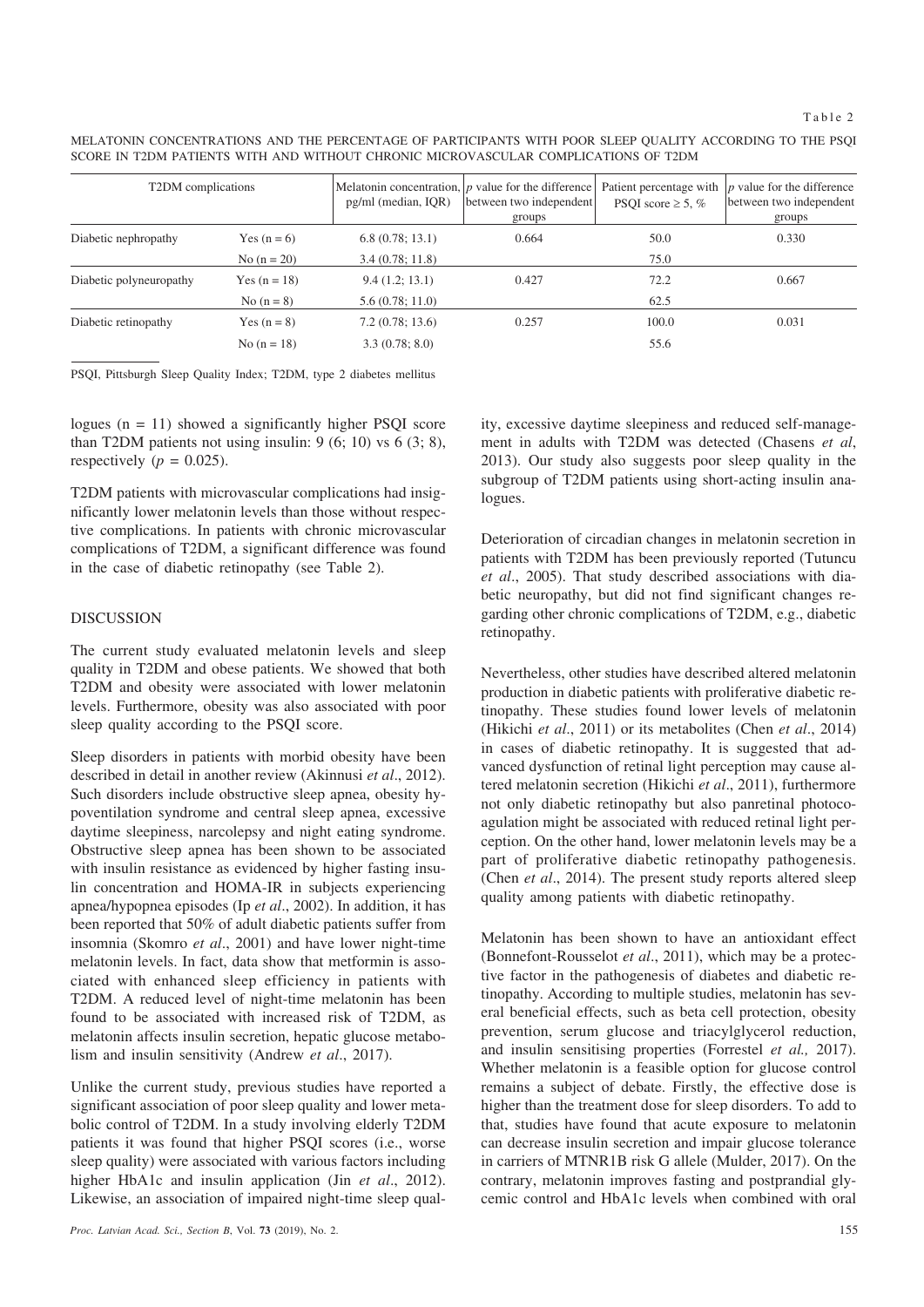glucose lowering agents (Mulder, 2017; Forrestel *et al.,* 2017).

Further studies would be necessary to fully evaluate the association between various subgroups of T2DM patients, melatonin levels and sleep quality, and the possibility of melatonin use in patients with diabetes and its complications.

Limitations of the current study include the rather low number of participants. This may contribute to higher *p* values and therefore insignificant differences between groups.

#### **CONCLUSIONS**

Our results showed that patients with T2DM and obesity have lower melatonin levels. Furthermore, poor sleep quality was observed in T2DM patients using short-acting insulin analogues and those with diabetic retinopathy, and obese individuals. We suggest that the above-mentioned subgroups of T2DM patients might most benefit from melatonin clock-targeting properties but further studies would be necessary to fully evaluate the association between various subgroups of T2DM patients, melatonin levels and sleep quality, and the possibility of melatonin use in patients with diabetes and its complications.

# *ACKNOWLEDGEMENTS*

*The publication was supported in part by grant No. 2014.10-4/VPP- 1.1.2 and -5.1.2 in the framework of the Latvian National Programme*.

#### **REFERENCES**

- Akinnusi, M. E., Saliba, R., Porhomayon, J., El-Solh, A. A. (2012). Sleep disorders in morbid obesity. *Euro. J. Int. Med.*, **23** (3), 219–226.
- Bach, A. G., Wolgast, S., Muhlbauer, E., Peschke, E. (2005). Melatonin stimulates inositol-1,4,5-trisphosphate and Ca2+ release from INS1 insulinoma cells. *J. Pineal Res.*, **39** (3), 316–323.
- Boden, G., Ruiz, J., Urbain, J. L., Chen, X. (1996). Evidence for a circadian rhythm of insulin secretion. *Amer. J. Physiol.*, **271** (2), 246–252.
- Bonnefont-Rousselot, D., Collin, F., Jore, D., Gardès-Albert, M. (2011). Reaction mechanism of melatonin oxidation by reactive oxygen species in vitro. *J. Pineal Res.*, **50** (3), 328–335.
- Buysse, D. J., Reynolds, C. F. 3rd, Monk, T. H., Berman, S. R., Kupfer, D. J. (1989). The Pittsburgh Sleep Quality Index: A new instrument for psychiatric practice and research. *Psych. Res.*, **28** (2), 193–213.
- Chasens, E. R., Korytkowski, M., Sereika, S. M., Burke, L. E. (2013). Effect of poor sleep quality and excessive daytime sleepiness on factors associated with diabetes self-management. *The Diabetes Educator*, **39** (1), 74–82.
- Chen, W., Cao, H., Lu, Q. Y., Wang, N., Zhao, S. Z., Xu, X., Zheng, Z. (2014). Urinary 6-sulfatoxymelatonin level in diabetic retinopathy patients with type 2 diabetes. *Int. J. Clin. Exper. Pathol.*, **7** (7), 4317–4322.

Received 3 January 2019 Accepted in the final form 25 February 2019

- Costes, S., Boss, M., Thomas, A. P., Matveyenko, A. V. (2015). Activation of melatonin signaling promotes  $\beta$ -cell survival and function. *Mol. Endocrinol.,* **29** (5), 682–692.
- Forrestel, A. C., Miedlich, S. U., Yurcheshen, M., Wittlin, S. D., Sellix, M. T. (2017). Chronomedicine and type 2 diabetes: Shining some light on melatonin. *Diabetologia*, **60** (5), 808–822.
- Frese, T., Bach, A. G., Mühlbauer, E., Pönicke, K., Brömme, H. J., Welp, A., Peschke, E. (2009). Pineal melatonin synthesis is decreased in type 2 diabetic Goto–Kakizaki rats. *Life Sciences*, **85** (13–14), 526–533.
- Hikichi, T., Tateda, N., Miura, T. (2011). Alteration of melatonin secretion in patients with type 2 diabetes and proliferative diabetic retinopathy. *Clin. Ophthalmol.,* **5**, 655–660.
- Ip, M. S., Lam, B., Ng, M. M., Lam, W. K., Tsang, K. W., Lam, K. S. (2002). Obstructive sleep apnea is independently associated with insulin resistance. (2002). *Amer. J. Respir. Crit. Care Med.,* **165** (5), 670–676.
- Jin, Q. H., Chen, H. H., Yu, H. L., Li, T. L. (2012). The relationship between sleep quality and glucose level, diabetic complications in elderly type 2 diabetes mellitus. *Zhonghua Nei Ke Za Zhi*, **51** (5), 357–361.
- la Fleur, S. E., Kalsbeek, A., Wortel, J., Fekkes, M. L., Buijs, R. M. (2001). A daily rhythm in glucose tolerance: A role for the suprachiasmatic nucleus. *Diabetes*, **50** (6), 1237–1243.
- Morris, C. J., Yang, J. N., Garcia, J. I., Myers, S., Bozzi, I., Wang, W., Buxton, O., M., A. Shea, S., A., Scheer, F., A., J., L. (2015). Endogenous circadian system and circadian misalignment impact glucose tolerance via separate mechanisms in humans. *Proc. Nat. Acad. Sci.,* **112** (17), 2225–2234.
- Mulder, H. (2017). Melatonin signaling and type 2 diabetes risk: Too little, too much or just right? *Diabetologia*, **60**, 826–829.
- Mühlbauer, E., Peschke, E. (2007). Evidence for the expression of both the MT1- and in addition, the MT2-melatonin receptor, in the rat pancreas, islet and beta-cell. *J. Pineal Res.*, **42** (1), 105–106.
- Park, J. H., Shim, H. M., Na, A. Y., Bae, K. C., Bae, J. H., Im, S. S., Cho, H. C., Song, D. K. (2014). Melatonin prevents pancreatic  $\beta$ -cell loss due to glucotoxicity: The relationship between oxidative stress and endoplasmic reticulum stress. *J. Pineal Res.,* **56** (2), 143–153.
- Peschke, E., Frese, T., Chankiewitz, E., Peschke, D., Preiss, U., Schneyer, U., Spessert, R., Mühlbauer, E. (2006). Diabetic Goto Kakizaki rats as well as type 2 diabetic patients show a decreased diurnal serum melatonin level and an increased pancreatic melatonin-receptor status. *J. Pineal Res.,* **40** (2), 135–143.
- Peschke, E., Mühlbauer, E., Musshoff, U., Csernus, V. J., Chankiewitz, E., Peschke, D. (2002). Receptor (MT(1)) mediated influence of melatonin on cAMP concentration and insulin secretion of rat insulinoma cells INS-1. *J. Pineal Res.,* **33** (2), 63–71.
- Peschke, E., Wolgast, S., Bazwinsky, I., Ponicke, K., Muhlbauer, E. (2008). Increased melatonin synthesis in pineal glands of rats in streptozotocin induced type 1 diabetes. *J. Pineal Res.,* **45** (4), 439–448.
- Ramracheya, R. D., Muller, D. S., Squires, P. E., Brereton, H., Sugden, D., Huang, G. C., Amiel, S. A., Jones, P. M., Persaud, S. J. (2008). Function and expression of melatonin receptors on human pancreatic islets. *J. Pineal Res.,* **44** (3), 273–279.
- Skomro, R. P., Ludwig, S., Salamon, E., Kryger, M. H. (2001). Sleep complaints and restless legs syndrome in adult type 2 diabetics. *Sleep Med.,* **2**, 417–422.
- Stumpf, I., Bazwinsky, I., Peschke, E. (2009). Modulation of the cGMP signaling pathway by melatonin in pancreatic beta-cells. *J. Pineal Res.,* **46** (2), 140–147.
- Tutuncu, N. B., Batur, M. K., Yildirir, A., Tutuncu, T., Deger, A., Koray, Z., Erbas, B., Kabakci, G., Aksoyek, S., Erbas, T. (2005). Melatonin levels decrease in type 2 diabetic patients with cardiac autonomic neuropathy. *J. Pineal Res.,* **39** (1), 43–49.